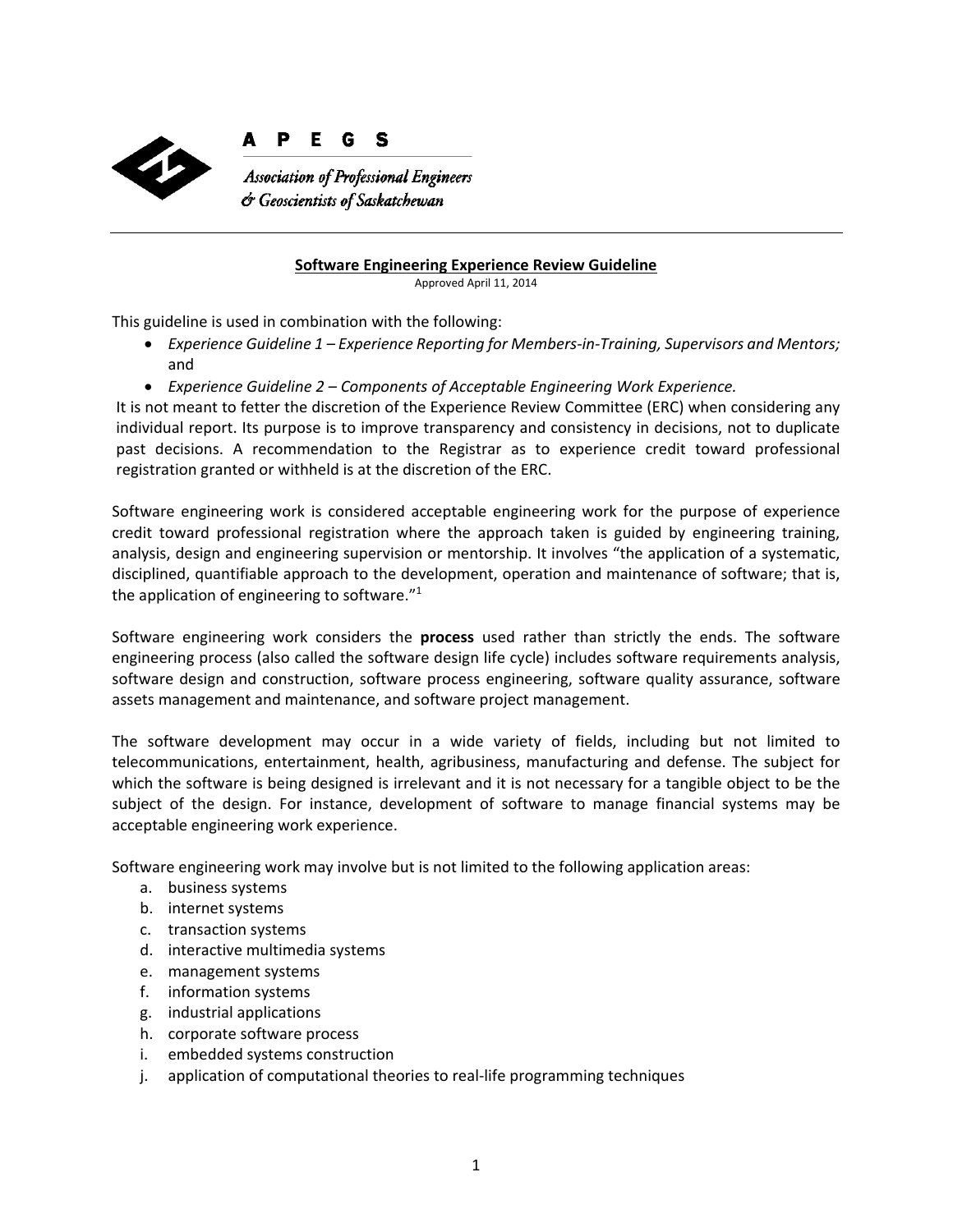The Institute for Electrical and Electronics Engineer' (IEEE's) *Guide to the Software Engineering Body of Knowledge*<sup>2</sup> has elaborated those activities which are part of a professional software development process. They include the following:

- Definition of software requirements
- Software design
- Software construction
- Software testing
- Software maintenance
- Software configuration management
- Software engineering management (i.e. software project management)
- Use of software engineering processes (i.e. software lifecycle, process and product assessment and measurement)
- Use of software engineering tools and methods
- Software quality management

#### **Engineering Principles**<sup>3</sup>

Determining if software engineering principles are required involves an assessment of the development process and of the characteristics of the software product itself.

When looking at the software development process, consider what should have been undertaken over the life cycle of the software product. Look for both general engineering principles and software engineering principles. The software engineering principles are what make the work more than just programming. They include the following:

- Software design patterns / process analysis and program definition The software or system design and the various practices used during the lifecycle are defined and selected with care, as appropriate for the risk and the other aspects of the engineering problem.
- Management of risk Risks of various kinds are analyzed, and managed according to the engineering problem. Risks impacting public health safety and welfare are managed as a top priority, but technical and financial risks are also considered.
- Validation and verification of work At each stage of the lifecycle the scope of professional software engineering includes validation and verification of the software or system, including its components and intermediate work products.
- Reliability and repeatability of the process used Specific processes are defined / selected for use during the lifecycle that are appropriate for the engineering problem and level of risk.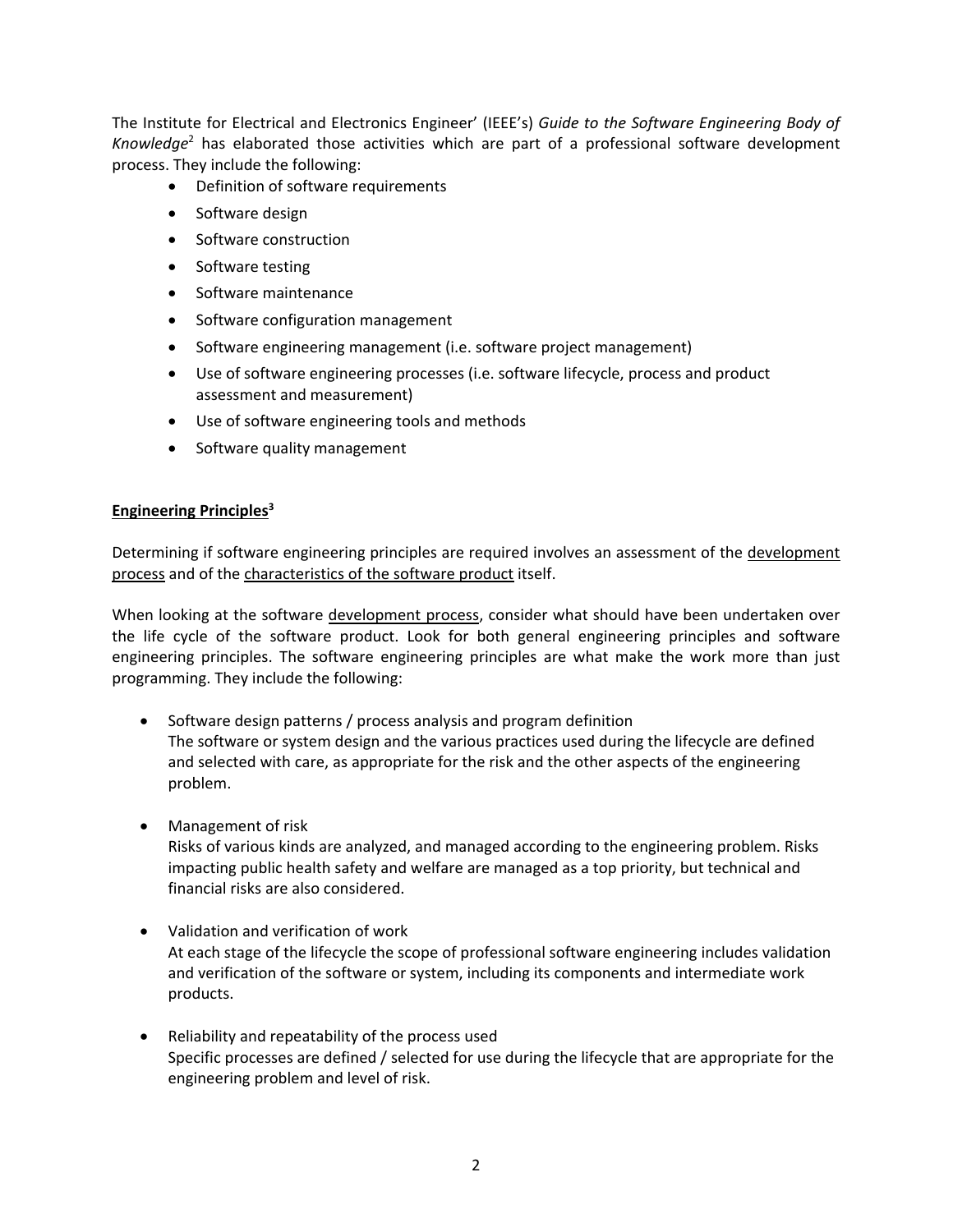- Assumption of responsibility / traceability / liability
- The software or system may be composed of many components and have interfaces to other devices or systems, all of which must function reliably and appropriately. The assumption of responsibility for a system (engineering work) includes the assumption of responsibility for components and associated systems

Since the actual development process that was used is not always known, we can also consider characteristics of the software product. If the software exhibits certain factors, then engineering principles were **likely** required to produce it. Any one of the following factors can require the application of software engineering principles:

**•** Uniqueness

Is the product particularly novel? Products for which the software design follows familiar patterns, and can likely be implemented using well known, high level tools, will likely not constitute professional software engineering. Development of products where the design is not so obvious, or requires integration of technologies in novel ways, would be more likely to constitute professional software engineering.

Complexity of project

The overall complexity of the project, which could be indicated by the number of people involved in the development effort or the size of the design artifacts (e.g., source code), or the number of connected elements (both physical and virtual) gives an indication of the need for engineering principles.

# Appearance to end user

Applications where software forms part of a larger system (*embedded* software), such that the user of the system is not normally aware of the software, instill a stronger expectation of correct behaviour and hence a higher standard of care is required in the development process. For example, we all expect that the accelerator and brake pedals on our cars function as expected all of the time, and probably don't often consider that there is a significant amount of software involved in these systems and that a significant amount of engineering knowledge of the electromechanical characteristics of those components is required to write the software.

# Interdisciplinary nature

Software development where understanding the problem domain requires knowledge of other disciplines may also be professional software engineering due to the broad foundations in the physical sciences that are essential to successful development of such systems. This also applies to what is often called *engineering software*—software that incorporates some knowledge of other engineering disciplines in its internal algorithms, such as may be used in performing design calculations or simulations. Although it is clear in this case that the engineer taking responsibility for the final product (i.e. that the software is being used to design) is responsible for the outputs of the software, there is a clear application of engineering principles so development of such software can be deemed to be within the practice of engineering.